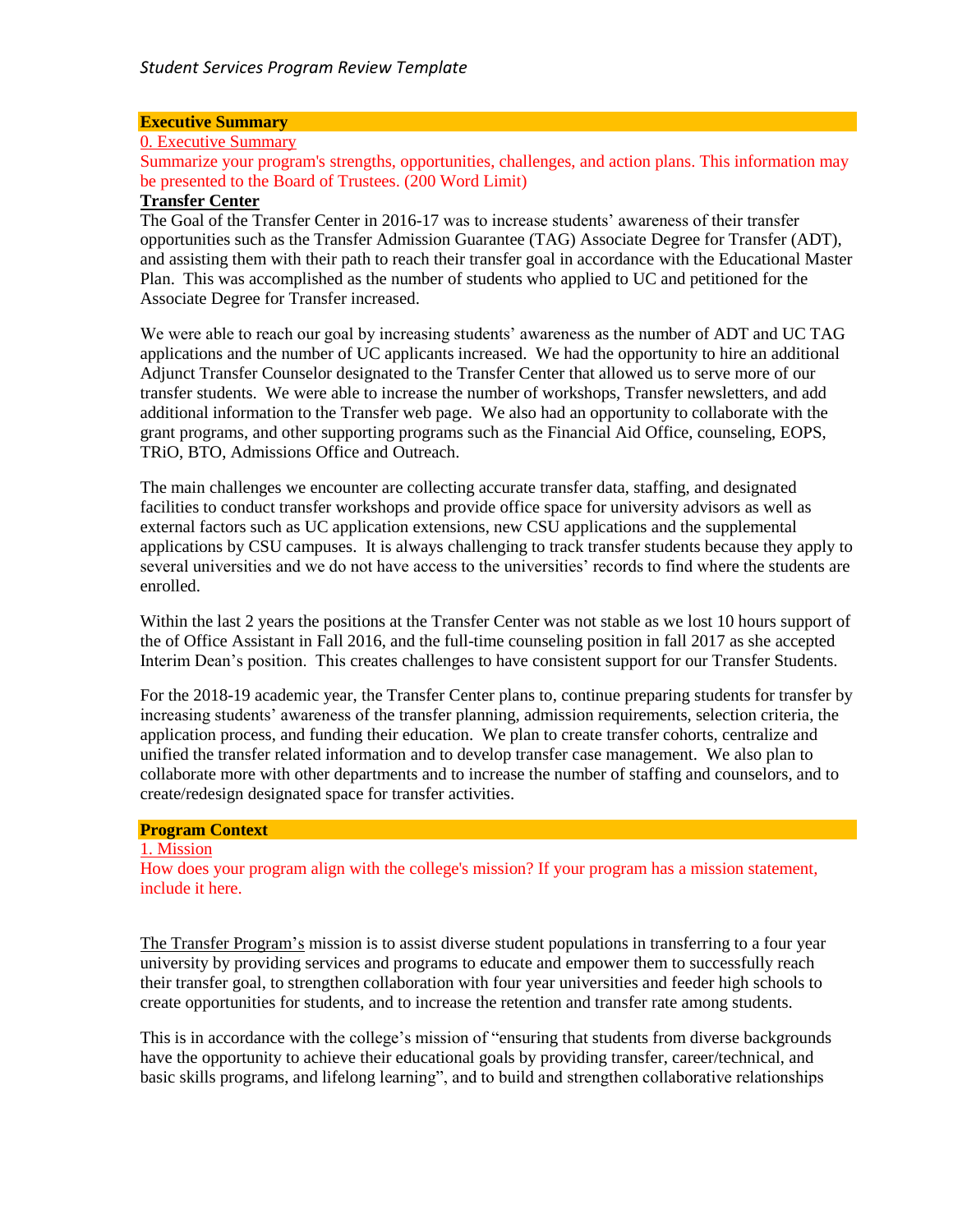and partnerships that support the needs of, reflect, and enrich our diverse and vibrant local community.

#### 2. Program Description Program Description.

# **Transfer Center**

The Transfer Center provides a variety of educational services and opportunities for diverse students with a goal of transferring to a four-year university. In addition, we advise and inform the campus community on transfer matters. The Transfer Center is located in the Student Services Building (BLDG 9) as part of the Counseling Department. The Transfer Center works closely with Counseling and instructional faculty and many programs in the Student Services and Instructional departments such as Transfer Honors Program, Puente, COLTS Academy, STEM, A2B, EOPS, TRIO, Career Center, International Student Program, ESO Adelante, Spark Point, Promise Program, College for Working Adults (CWA), Outreach, Admissions Office, Financial Aid Office, Student Life, and Welcome Center to strengthen the program and to provide greater support to transfer students in planning a transfer path to a four year university.

The Transfer Center provides many services including academic counseling, major explorations, and assists students in searching and selecting and universities as potential transfer options, and seeks for Transfer opportunities by exploring agreements with the universities.

To prepare transfer students, the Transfer Center meets with them one-on-one to develop a Student Educational Plan (SEP), follow up with their concerns in-person and electronically, and helps students to strategically apply for universities. We also assist with the admission applications, Transcript evaluations, Transfer GPA calculations, and appeals to the universities' decisions.

The Transfer Center offers workshops on variety of topics such as "UC TAG", "UC and CSU application", "UC Transfer Admission Planner", "Common Applications", Financial Aid process in collaboration with Financial Aid Office, "Transfer Options, and procedures", "Transfer Status Evaluation", "UC Personal Insight Questions", "Steps after Applying to Universities". Additional support that the Transfer Center provides are Questions and Answer (Q&A) sessions as an open house during the CSU and UC application period to assist students with their specific questions and to finalize their applications, as well as information session on selected topics.

To connect students with universities, the Transfer Center invites university representatives to meet with students one-on-one and coordinates their activities on campus, schedules and monitors students' appointments with the universities. The Transfer Center also coordinates different transfer activities and events such as hosting the annual college fairs and informational panel on majors, such as the Nursing Program.

The Transfer Center also collaborates with universities in-state and out of state to provide opportunities such as transfer admission agreements, and guide students to complete Associate Degree for Transfer (ADT) and UC Transfer Admission Guarantee (TAG) applications to strengthen their admission to universities. While we review and verify ADTs and TAGs with California State Universities and University of California, we also follow up with students to explore options of completing any additional degrees and certificates that they may qualify for.

To ease the transfer transition, the Transfer Center also reviews and updates the external examination policies for the college Catalog, and review and evaluate foreign transcripts to verify the Language other than English Proficiency (LOTE). To increase the transfer opportunities, the Transfer Center in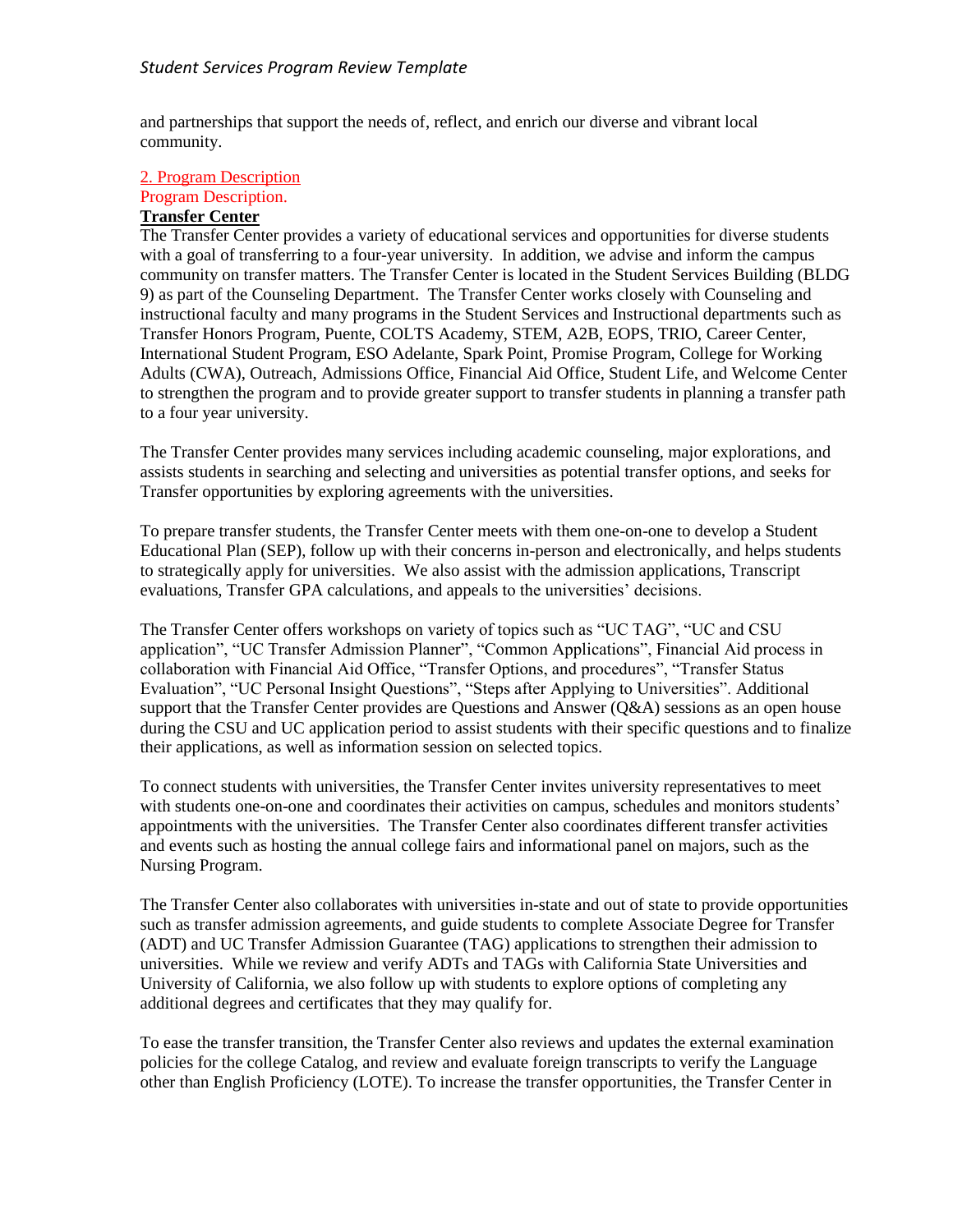collaboration with the Articulation Officer, and the District Office explores transfer options with instate private and out of state universities.

In support of counseling faculty and our diverse students, the Transfer Center provides extensive transfer information on the "Transfer Center Web page" by adding, updating and maintaining essential transfer information.

## **3. Community and Labor Needs**

The Transfer Center plans to expand the relationships with the feeder high schools by providing transfer information based on students' needs in the format of presentations at events and marketing materials. Also, we plan to enhance our collaboration and transfer admission agreements with 4 year universities.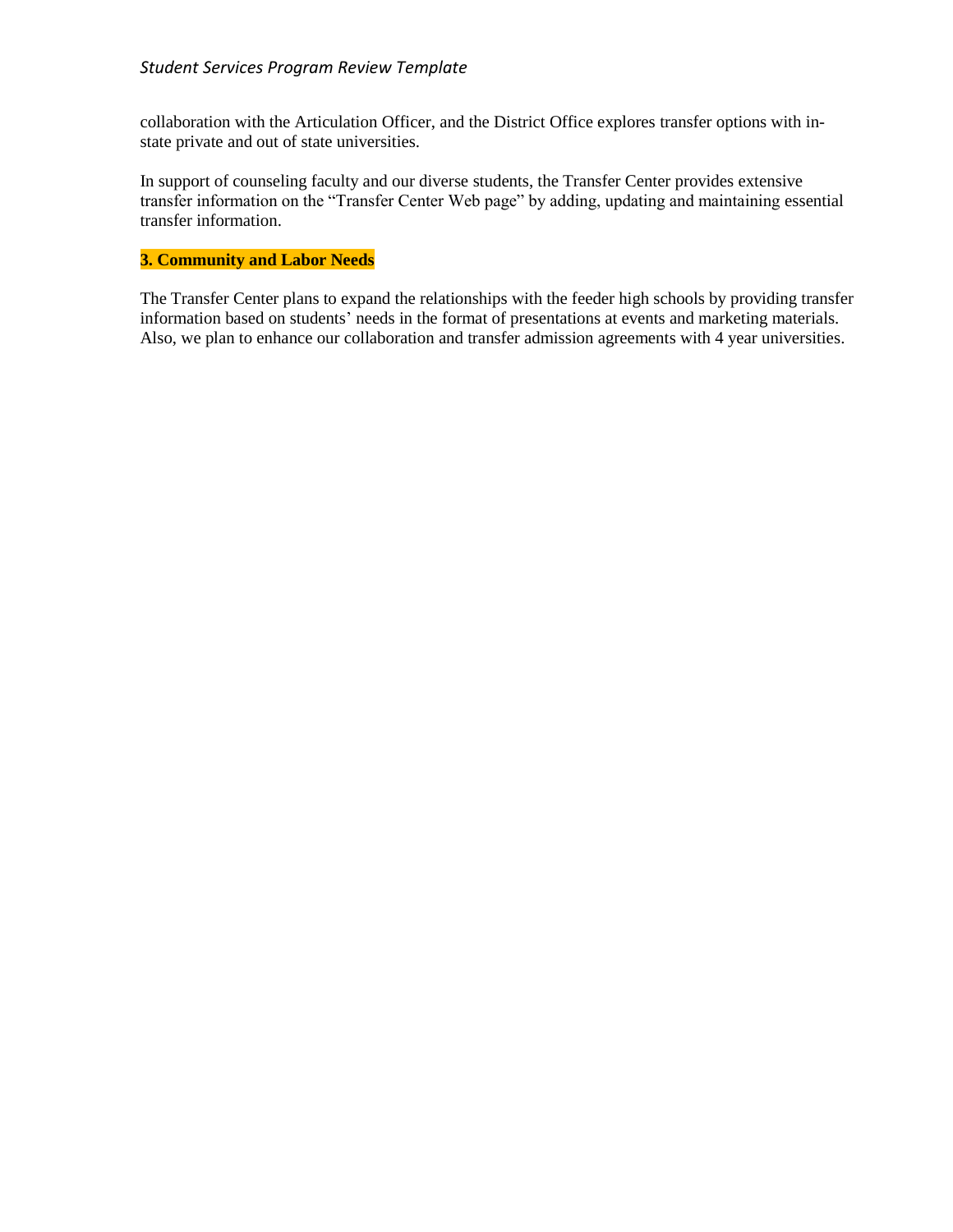#### **Looking Back** 4. Major Accomplishments **Describe major accomplishments.**

The following reflects our major accomplishments at the Transfer center:

- **Staffing** In fall 2016, with the support of A2B grant funding, we hired a full-time adjunct counselor in addition to the existing Transfer and Honors Transfer Counselor. This provided 862 additional counseling hours for our diverse transfer students, additional support during the peak time, and presentation on Transfer matters in the local high schools. In addition, in fall 2017, we reassigned one of the adjunct counselors evening hours to the Transfer Program to accommodate our evening students.
- **Workshops** we continue providing a variety of workshops on different Transfer related topics based on students' needs. We added Q&A session to our workshops and provided one on one support on a drop-in bases to support students with their admission applications to in state and out of state universities. We provided total of 52 workshops in 2016-17 and 36 in summer and fall 2017 and planned 9 workshops for spring 2018. We served 551 students at these workshops during summer and fall 2017 which was an increase of 158% compare to 2016.

In addition to providing workshops to diverse transfer students, the Transfer Center also provides a workshop tailored for the International Student with a topic of "Transfer Options and Transfer 101", which helps them to understand their options and the requirements specific to International Students.

Other workshops provided to specific groups were Transfer 101 for students who participated in COLTS Academy 1, Degree Works for students in COLTS 2, UC and CSU application, "the Next Step after Application" Workshop for EOPS students.

- **Transfer Day –** Coordinated and hosted College fair, (Transfer Day) in October, where students had an opportunity to meet directly with university representatives from 60 universities from instate, and out of state. We were able to increase the number of university participants by 15% compared to fall 2016. There were about 300 students in attendance and according to a survey students expressed that the Transfer Day gave them opportunity to meet and have in depth conversations with at least 3 universities, learn more about their field of study, and available services at the universities pertaining to them. In general they found the event very encouraging to seek the transfer option.
- **Nursing information Panel**  In Spring 2018 planned and coordinated Nursing information panel for our students interested in allied health field. There were 6 universities from in state and out of state in attendance and it was well received by students. We were able to increase our students' attendance by 90% compared to a similar event in fall 2106 as we were able to identify and target nursing students.
- **Classroom visits and events** –We were able to visit 2 classes where we were able to bring information on ADT and selection Admission criteria to students. We also had presentations and provided transfer information to groups of students who were brought to the Transfer Center by instructional faculty, and program and services such as BTO, and outreach. In addition, we brought transfer information to about 300 high school students and their parents at the "High School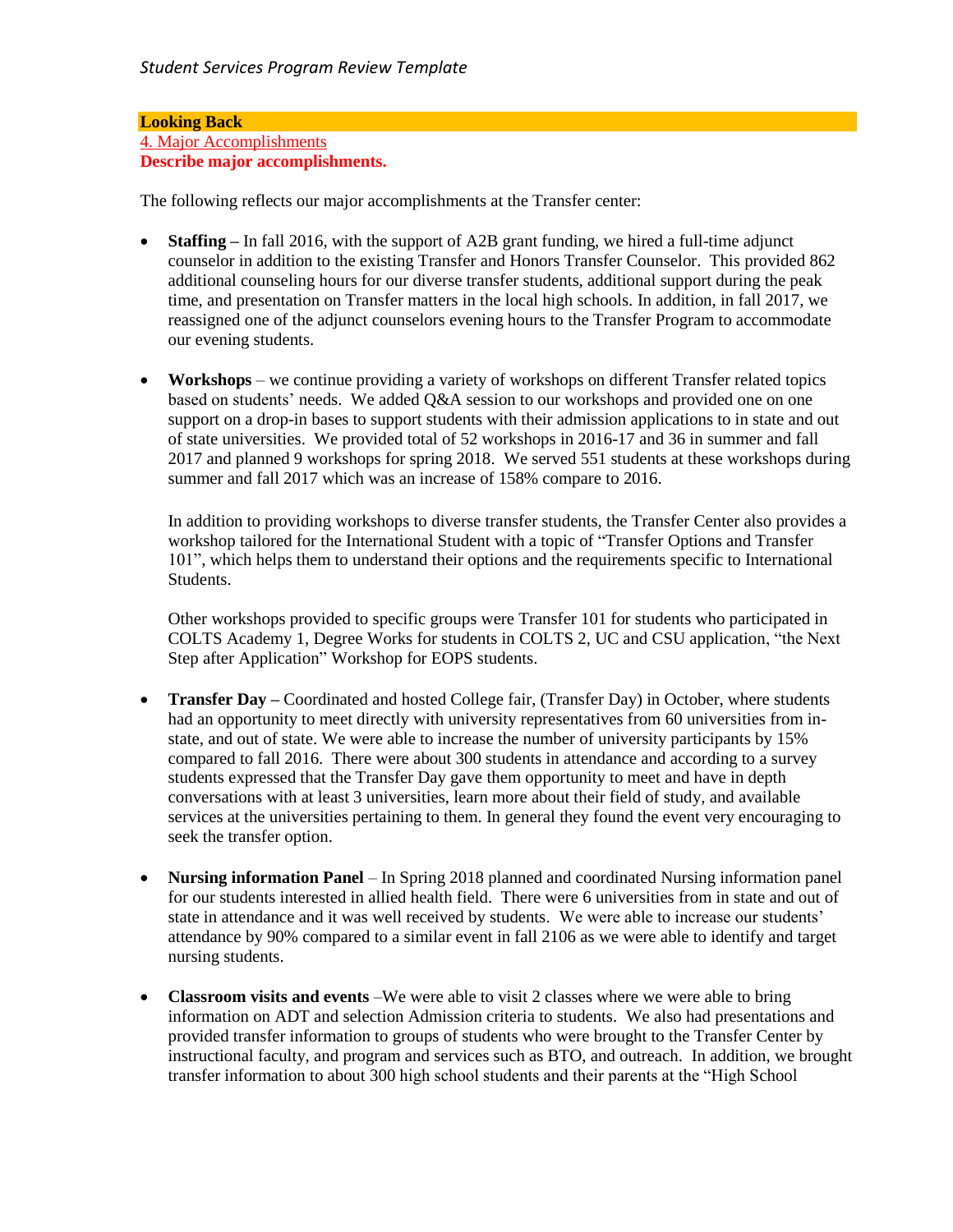College Connection" that took place on our campus, and by visiting 3 of local feeder high schools in 2017.

- **UC TAG Review –**In fall 2017 reviewed and followed up with 100 TAG applications for fall 2018 admission. In the process, we discussed, planned and/or revised spring 2018 schedule for students to strategize their admission application. Among 78 TAG applications that was reviewed in advance, 50% of them were approved which is 7% increase compare to a year before.
- **Associate Degree for Transfer** (ADT) –We were able to promote and develop an educational plan for students to also obtain an ADT while planning to meet the transfer requirements. In spring 2017, we reviewed 222 ADT petitions, and verified the status of 179 ADTs. In spring 2018, we are still receiving ADT petitions, but as of now, 164 students have submitted their petitions.

# **Forms and Flyers**

- o Updated the worksheets created previously, to reflect the changes in the ADT course requirements and created worksheets for new ADT programs. All worksheets are updated for 2017-18 catalog year and added to the Transfer Center web page in support of counseling faculty, students, and other community colleges to use the course requirements for reciprocity
- o **Created University Transfer Certificate** petitions for the University Transfer Certificates for the three options we offer. Consequently, the number of students who received these certificates increased by 3000% in spring 2107 compared to spring 2016.
- **Coordinated University Activities** we coordinated and scheduled in-state and out-of-state University's visits and their activities on our campus such as tabling, and classroom visits to create avenues for students to connect with universities and receive transfer information directly from them. The number of university visits we scheduled increased in 2017-18, and among newly added to the list were UCLA, UC Santa Barbara, UC Riverside, UC Davis, Arizona State University, Brenau University, Cogswell University, and William Jessup.
	- **Data Collection** Used the self-report "contact information" form, "Data Sharing" program with UC campuses, and ADT list from the CSU System Office to identify most of the outgoing transfer students to UC and CSU. In collaboration with the Admissions Office, created a list of students who applied to private and out-of-state colleges and universities through the Common Application. With support of the Office of Planning, Research, and Institutional Effectiveness (PRIE) we were able to identify the new and continuing students with a transfer goal.
- Formed a new Committee to implement the Student Educational Transfer Pathways (**STEP**) program, a program to provide case management to our diverse transfer students, and to develop pathway services by to centralizing the efforts and information provided to students. This Committee consists of the counseling faculty in the Transfer Center and all counselors designated to a program, Promise Program, ESO Adelante, and Dean of Counseling.
- Continued conducting the **Transfer Advisory Board** meetings where the four- year university representatives, faculty, staff, and an administrator from Cañada College evaluate the Transfer Center activities, plan and implement transfer activities based on the available resources and external factors in an effort of streamlining the students' transition to a four-year institution.
- **Training and support to counseling faculty -** Continued to support and advise the counseling and instructional faculty on Transfer matters. In addition, provided training on different transfer topics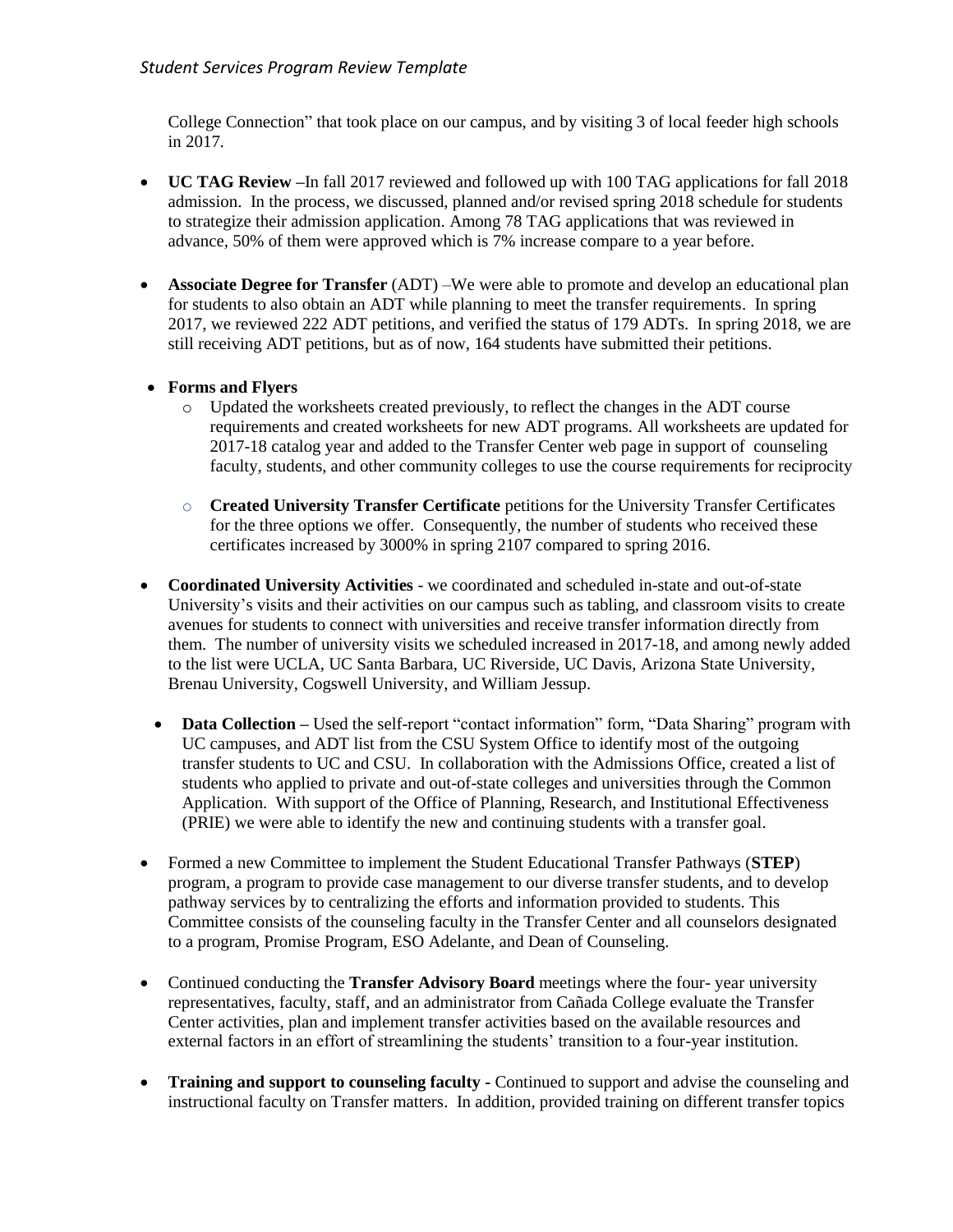such as ADT to counselors and staff in other programs such as ESO, BTO, and Outreach on transfer requirements and opportunities.

- **Newsletter** Composed and emailed at least 3 to 4 newsletters per semester to all students with a transfer goal to bring up-to-date transfer information on admission policies, deadlines, course requirements, and any other transfer opportunities offered by universities such as open house, Advising day, internships, scholarship etc. There are also emails to students who share the same goal such as those who are applying for TAG, are interested in ADT, or students who are preparing for the nursing program. These emails provide information that pertains to them only.
- **Webpage –** Continue to update the Transfer Center web page by updating transfer information and documents such as TAG and admission policies, deadline and fees, ADT information, adding CSU and UC majors, impacted programs, Articulations, deadlines, events, etc.

Please see the [Cañada College Transfer Center Webpage.](http://canadacollege.edu/transfercenter/)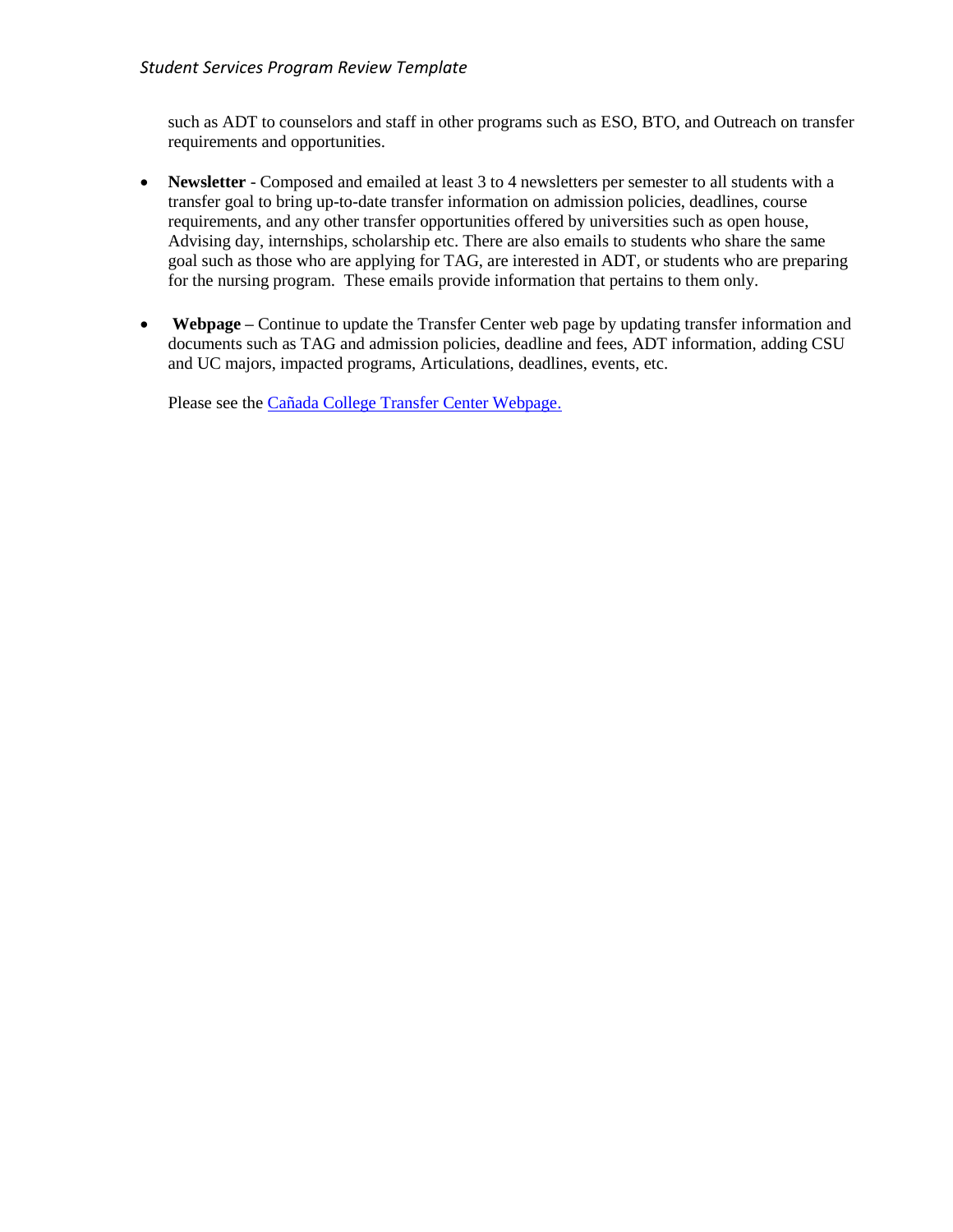#### 5. Impact of Resource Applications

Describe the impact to date that each new resource (staff, non-instructional assignment, equipment, facilities, research, funding) has had on your program/department/office and measures of student success or client satisfaction.

In 2016-18 academic year we were able to serve more students within the Transfer Center and reach our goal of increasing number of transfer students by 2%.

Hiring a new adjunct counselor in fall 2016 and reassigning 2.5 hours of one of the adjunct counselors in fall 2017 allowed the Transfer Center to have greater support and availability for our transfer students. We were able to provide an additional 710.5 contact hours with transfer students including accommodating evening students. We were able to develop 1381 Student Educational Plans since fall 2016.

We were able to review eligibility of 222 students who filed a petition for Associate Degree for Transfer for certificate in University Transfer. This increased the number of certificates awarded and allowed students who were not qualified for a degree, to receive a certificate and be part of the commencement before transferring to a university.

With additional support, we were able to participate in outreach activities and be present at our local feeder high schools. We visited 3 high schools where we discussed the transfer options and opportunities such as Honors Transfer Program, ADT ad TAG as well as services we offer in support of their transfer goal.

For marketing purposes we requested a color printer last year that helped us with developing more effective marketing materials. We continued encouraging students to obtain an Associate Degree for Transfer (ADT) before transferring, We update our promotional and informational materials such ADT worksheets, flyers, newsletter, and signs (electronic and hard copy) to keep students informed of the changes in the programs and newly develop ADT programs, and the benefits of having an ADT at the time of admission to a university. These forms and worksheets are used on daily basis by the counseling faculty at their counseling sessions and in their career classes, and shared by faculty instructors. Students also using them as a self-guide.

#### **Current State of the Program**

6A. State of the Program - Observation Describe the current state of the program (include strengths and challenges).

During 2016-17 we had additional counseling support that provided additional contacts with transfer students and developed 477 additional Student Educational Plans. Having additional counselor in our Transfer Center allowed us to have continuity in our services when the full-time Transfer Counselor was appointed to the Dean's position.

This also allowed us to continue with our efforts to increase student's awareness of ADT programs. We focused more on ADT programs and encouraged students to plan and complete an ADT, if applicable, to enhance their admission status at CSU Campuses by receiving priority admissions.

As we inform students of ADT programs and its benefits, we have seen the impact on the number of students who applied for ADTs and the number of students who self-reported on their CSU admission application. In partnership with the CSU Campuses, the Transfer Center receives a list of students who self-reported on their fall or spring CSU application that they have or will complete an ADT degree. In exchange, the Transfer Center will follow up with the applicants and electronically verify the status of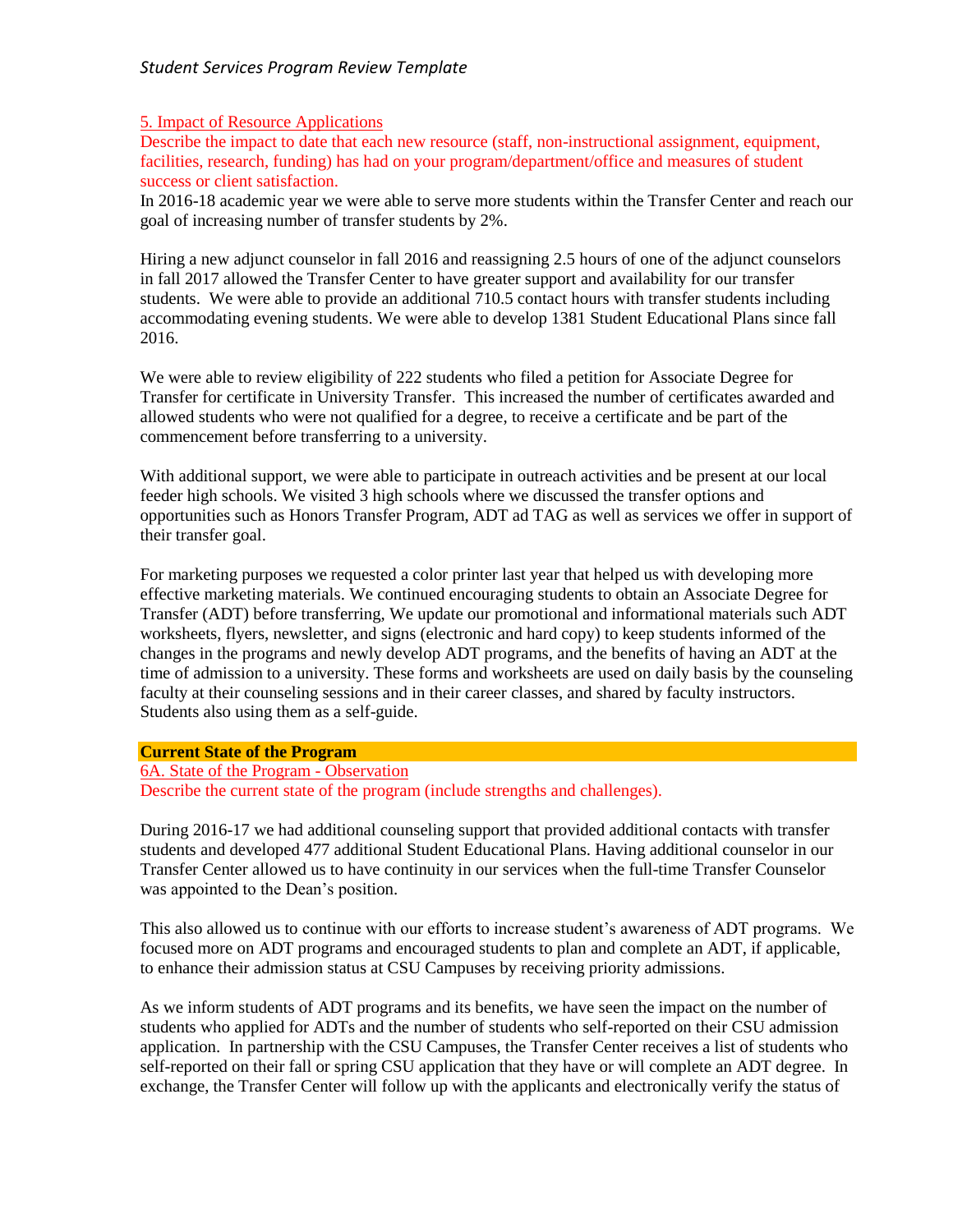ADTs for each student on the list. The number of students on this list increased by 28%, from spring 2016 to spring 2017 (See the table below).

| <b>Expected to</b><br>complete<br><b>ADT</b> | <b>Number of students</b><br>on the CSU List | <b>Number of petitions</b><br><b>Reviewed</b> |
|----------------------------------------------|----------------------------------------------|-----------------------------------------------|
| Spring 2018                                  | 159                                          | In-progress $(200)$                           |
| Spring 2017                                  | 79                                           | 222                                           |
| Fall 2016                                    | 40                                           | 217                                           |

In spring 2018 the number of students on this list dropped by 11%. However, the number of students who received the approval at the time students petitioned has increased by 93%. This shows that students are more aware of the difference between ADT and Associate degree requirements and more correctly reports it on their admission application.

Although we made good progress on increasing students' knowledge on ADTs by creating promotional materials, worksheets, and incorporating ADT requirements in the Student Educational Plan, we are still not able to reach out to all transfer students, as 21% of students who filed ADT petitions did not know that they are qualified for an ADT to report it on their CSU applications.



The following Chart reflects the breakdown of our ADT applicants for spring 2018 as of February 22, 2018:

| <b>Major</b>                   | # of Petitions | <b>Major</b>             | # of<br><b>Petitions</b> |
|--------------------------------|----------------|--------------------------|--------------------------|
| Anthropology                   |                | Kinesiology              |                          |
| Art History                    |                | Mathematics              | 15                       |
| <b>Biology</b>                 | 2              | Nutrition                |                          |
| <b>Business Administration</b> | 29             | Philosophy               |                          |
| <b>Communication Studies</b>   | 15             | Physics                  | 3                        |
| <b>Computer Science</b>        | 8              | <b>Political Science</b> |                          |
| Early Childhood Education      | 24             | Psychology               | 19                       |
| Economics                      | 16             | Sociology                | 12                       |
| English                        | 5              | Spanish                  |                          |
| History                        |                | Studio Arts              | っ                        |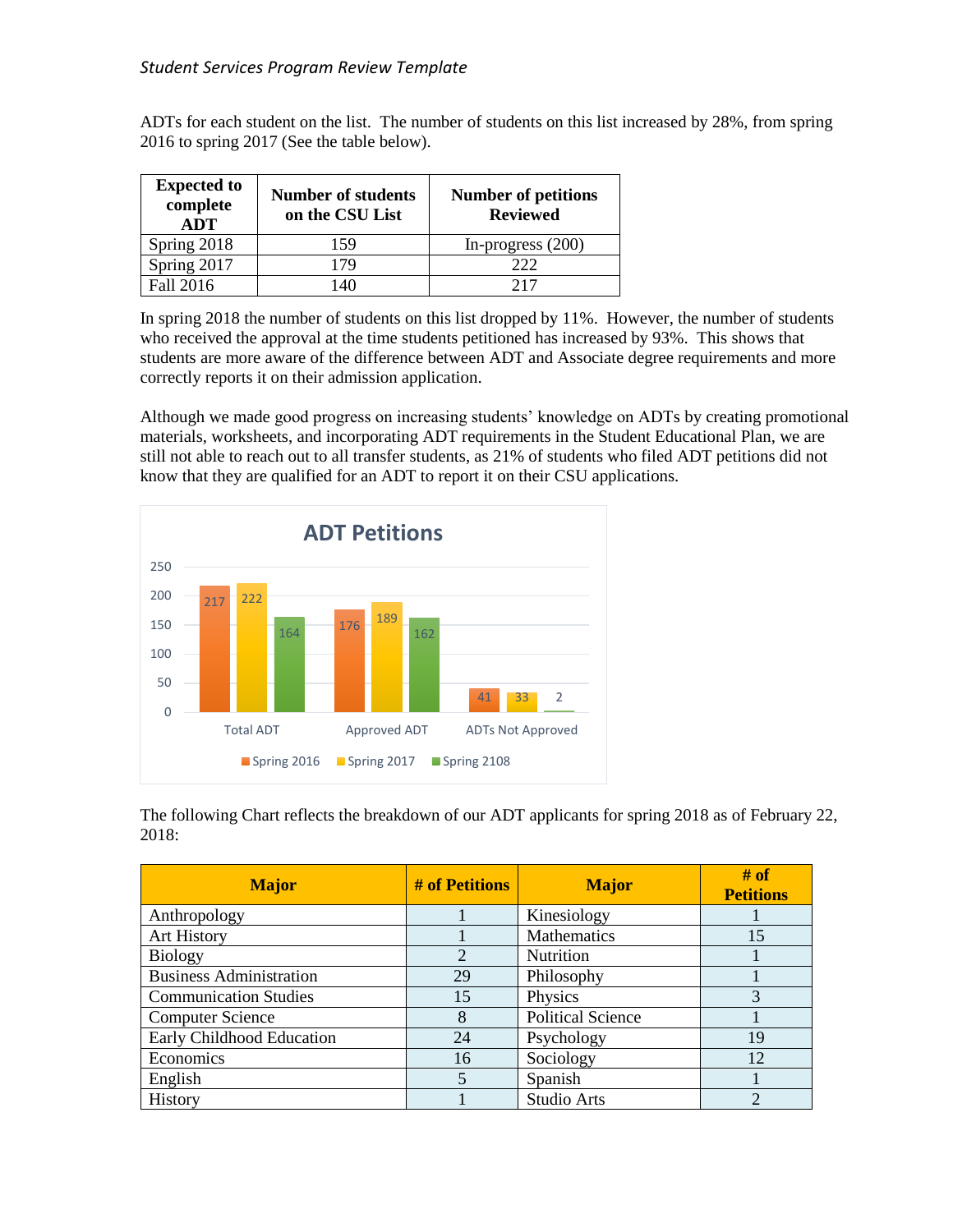According to the chart above, out of 24 ADT programs, students completed a degree in 20 ADT programs. Spring 2018 is still in progress as we are still following up with 62 students on the CSU list who have not met with a counselor to file ADT petitions.

We were also able to increase the number of UC TAG applicants by 32% and the number of UC applicants by 28%, (see UC Information Table below) for 2017 admission, which was due to additional staff support, additional workshops, Q&A Sessions, online recourses such as developing and posting a document summarizing the TAG criteria for all UC campuses, and creating all the necessary links to UC TAG information under the UC TAG page of the Transfer Center Webpage, and reminding students of the TAG deadline through newsletters and follow up emails. In fall 2016 when we assisted students with their UC TAG and UC application, we had 2 full-time counselors and a full-time Transfer Center Supervisor and an Office Assistant to support the activities within the Center. Consequently, we increased the number the applicant to UC by 28% and the number of students who enrolled at UC increased by 54% in fall 2017. As of today, the data reflects that there is a decrease in number of applicants for fall 2018, as we did not have one of our full-time transfer counselors and supporting staff.

During fall 2017 that we support students to file and complete their application, we lost one of the counseling positions, and supporting staff. This year we had opportunity to meet with students and examine students' coursework prior to submission of their UC TAGA application. We were able to assist and strategize students' TAG and UC applications before they submitted their TAG. Many students were not qualified for TAG, but they were able to apply to UC through general admission. As we monitor students TAG submission, the number of reported approved TAGs was 5% higher for fall 2018 compared to fall 2017.

The drop in the number in 2018 is a reflection of higher cost of attendance at UC campuses and UC campuses becoming more selective with admitting students. As we reviewed and worked with students, we found that some students are expressing financial difficulties and some students were not academically prepared or did not meet the unit limitation requirements to meet the selective criteria. According to a survey we conducted at the Transfer Day in October, 92% of students who completed the survey, looked for Financial Aid and Scholarships availabilities.

| <b>UC Information Table</b> |                         |                                 |  |  |
|-----------------------------|-------------------------|---------------------------------|--|--|
| Year                        | <b>Number of UC TAG</b> | <b>Number of UC Application</b> |  |  |
| 2018                        | 100                     | $133+$                          |  |  |
| 2017                        | 124                     | 178                             |  |  |
| 2106                        | JΔ                      | l 3.                            |  |  |

In fall 2017 we were able to identify students with a transfer goal with the support of the PRIE Office. This helped us to target students by their major. For instance, we were able to identify and invite Nursing students and to bring to them the information about this impacted program. As a result, the number of participants increased 90% compared to a similar event in fall 2016.

According to the data we collected, in fall 2017, we were able to identify the distribution of our transfer students' ethnicity and gender. According to the data 3.9% of transfer students were Black non-Hispanic student which is an increase of 0% compared to the previous year. Even though this is a small number and we still need to have more efforts to close the gap, but this chart reflects that we are serving a diverse student populations.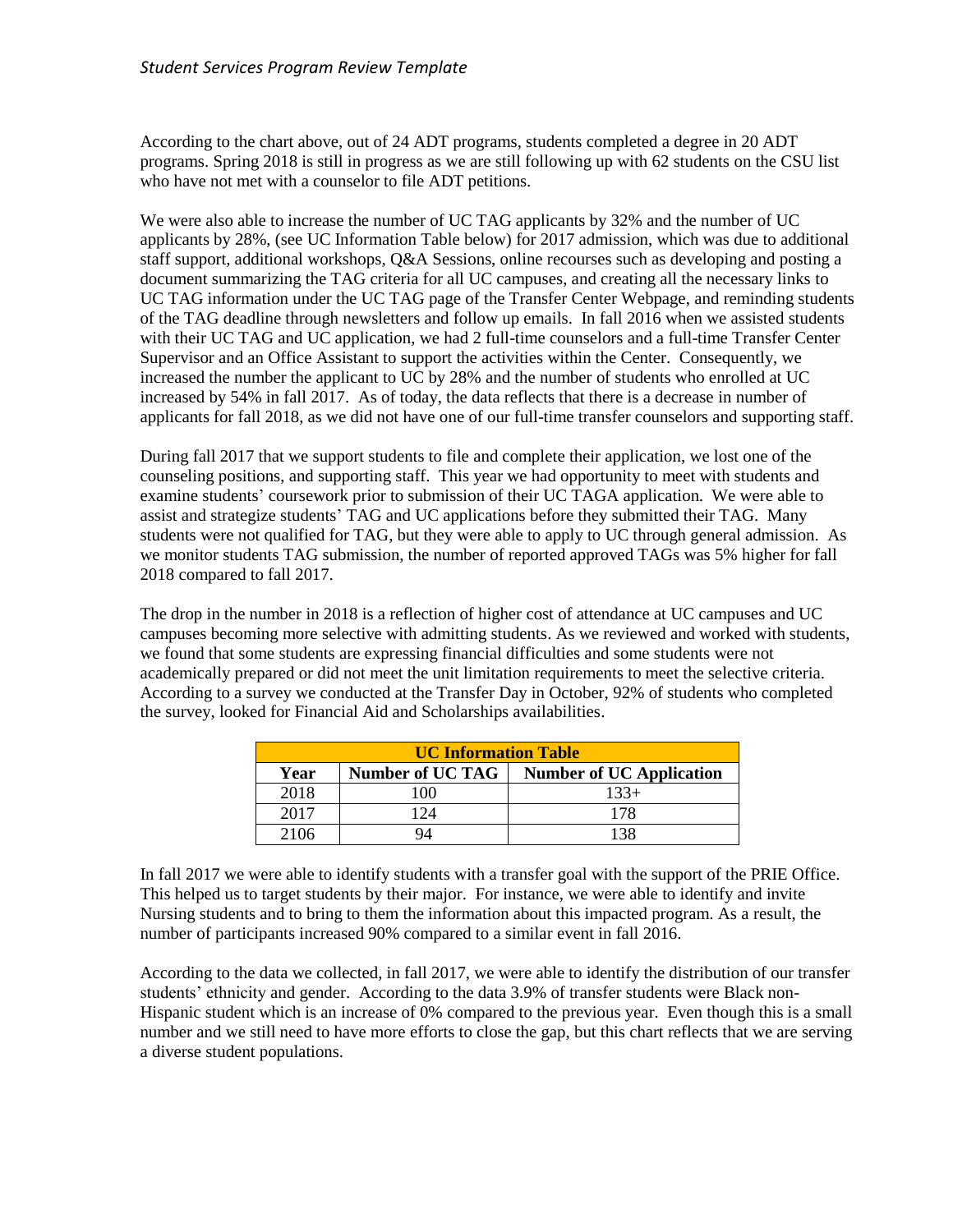

According to UC data out of 178 students who applied for fall 2017, there were 6 African American, 42 Hispanic/Latino, 40 Asian 55 white and 28 International students (from different ethnicity).

The following shows that the gap in gender of transfer students was is smaller compare to the ethnicity presented above.

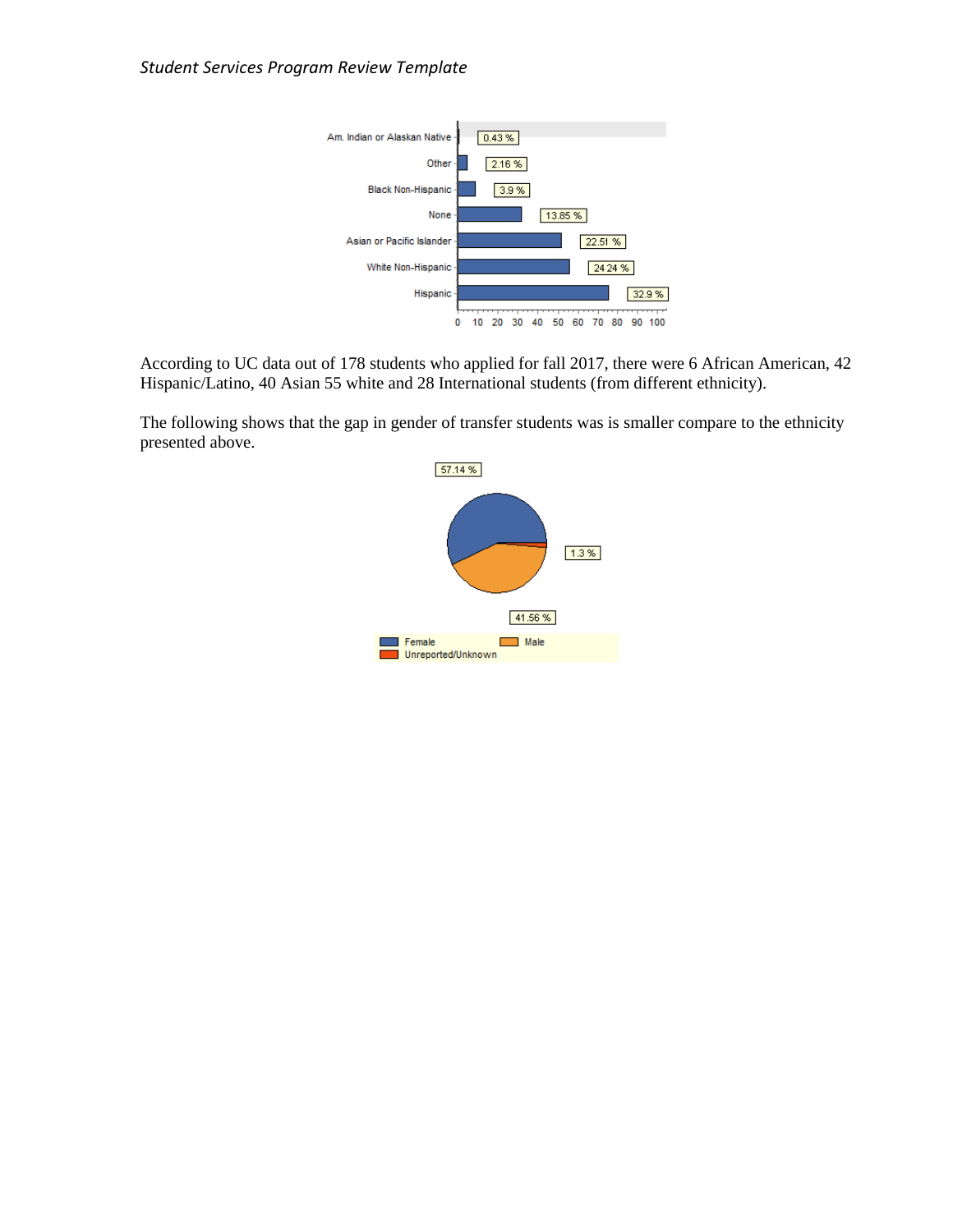The challenges we are facing are staffing, collecting accurate and real-time transfer related data, designated space for transfer activities, and external factors enacted by universities. Increasing the number of ADTs, CSUs, TAG, and UC applicants are a great reflection on our efforts, but also impacts the workload of the staff and counselors at the Transfer Center. Both ADT and UC TAG have a deadline to follow which also creates challenges with the limited staffing we have. Evaluation of each application can be complex, especially when students have records from different colleges. This uses time and resources as it requires several follow up sessions with students before finalizing the submissions and/or verifications. During this period, which is peak time, the transfer Program Supervisor also meets with students, reviewing TAG for Approval, reviewing ADT for verification while also coordinating the annual College fair, conducting the workshops, etc. We had only 10 hours a week of help with an Office Assistant, but we lost this support in fall 2016. Since then we rely on the support of a student assistant, which every often we lose them after investing on their training as they transfer or move out of the area. Also the level of responsibility and access that we can assign to them are limited.

Due to high demand to support transferring students during September, October and November, we were not able to visit classrooms in the fall term. In fall 2017 we had only one transfer counselor who also became the interim Honors Transfer Program Counselor and accepted the responsibilities of this position which included coordination time for Transfer Honors Program. To increase students' access to the Transfer Center, especially during the peak time, we reassigned one of the adjunct counselors' hours to the Transfer Center, but yet we dropped 42% of counseling hours at the Transfer Center. In spring 2018 we are back to having both counselors, however, we may lose the full-time adjunct counselor position in September 2018 since is funded by the A2B grant and that will end in September 2018. At the transfer Center the number of staffing is constantly changing and this makes it challenging to provide consistent services, visiting classrooms, and implement new programs.

As we stated in the previous review cycle, the lack of designated space for the Transfer Center activities is another challenge. Due to space limitation, we need to schedule all of our workshops in the afternoon, but most students were not able to attend because they were in the class, needed to leave for work or family obligations. This is a challenge to find a classroom with computers at different times of the day during the week to provide the workshops and accommodate the needs of all students. Lack of office space also limits us to schedule university visits to one campus per day.

The external factors that are beyond our control are the changes at the universities. For example the impaction of the programs at CSU and UC campuses and giving priority to the Student Services area has an impact on our students' transfer status which requires our guidance to strategize the application process. The new CSU application is another example that required a lot of our time to develop new workshops, train our counseling faculty and bring our students up to speed. Furthermore, unexpected and last minute changes to the process impacts the Transfer Center schedule. For example, the extension of applications and change in process of verifications. These require us to readjust our schedule to address the students' needs, and consequently we were not able to coordinate the activities to address the needs of other students who are in the pipeline but not ready to transfer yet.

#### 6B. State of the Program – Evaluation

What changes could be implemented to improve your program? To include equity and access.

The changes for the next academic year will be in response to students' needs, and the Educational Master Plan, which is to provide support to students planning and completing their degree, certificate and transfer goal.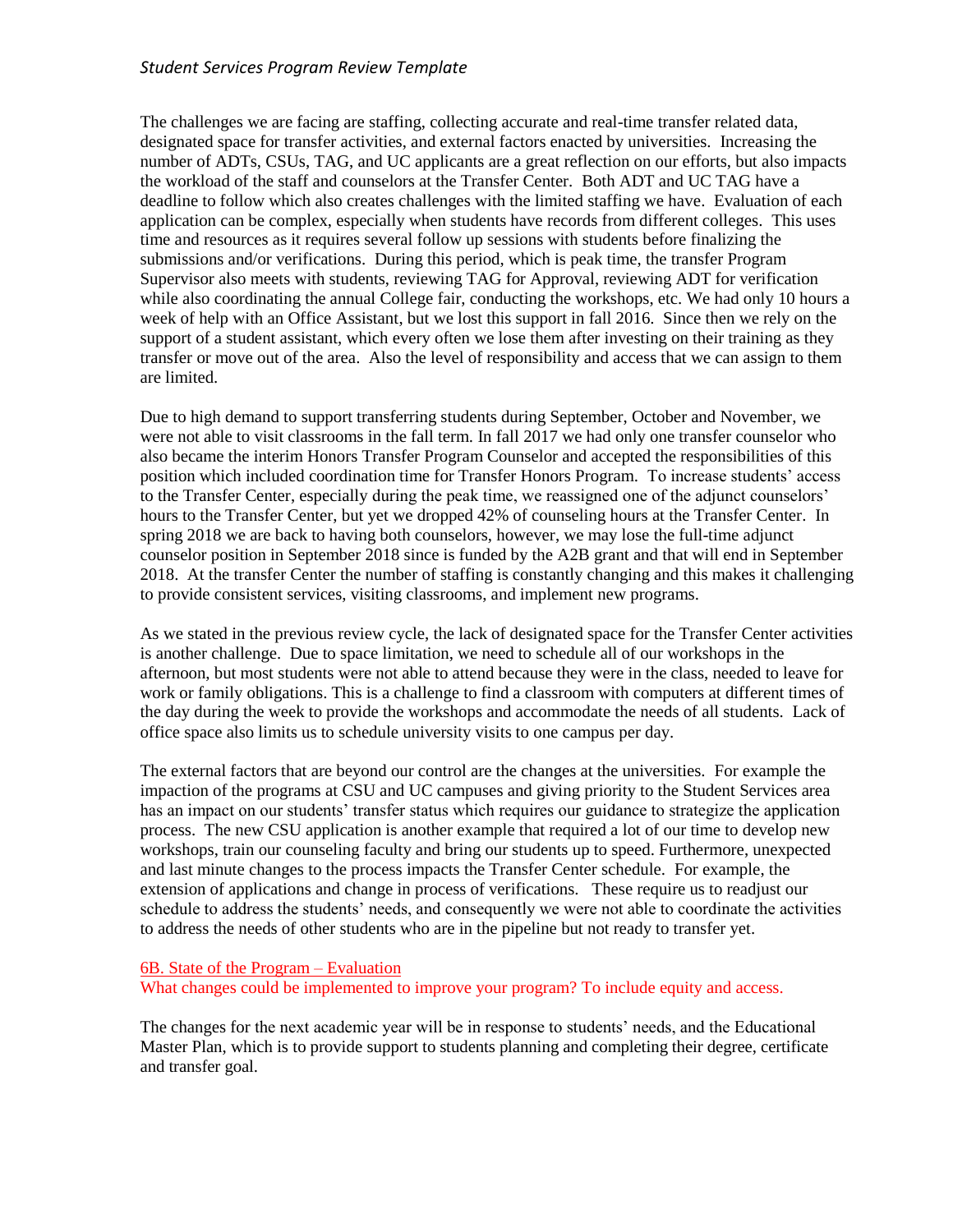The data reflects that there is an increase in the number of transfer students. Even though, in Fall 2017, we met the ACCJC benchmark of 2% increase in the transfer rate, but there is still a greater need to increase transfer awareness and change the culture among students to be proactive in planning and completing their degree(s), certificate(s) and transfer goal.

For the next program cycle, we are planning to implement the Student Transfer Educational Pathways (STEP) program to streamlining the transfer process and provide support to all transfer students with any backgrounds, and at any level of education, and to engage them with their Transfer planning.

This is in alignment with the Student Success Initiative, and the Educational Master Plan, which requires intervention and intrusive support in providing students with transfer requirements, the essential information regarding the changes in the requirements, and selection criteria. To do so, we will continue with our efforts to collaborate with faculty to develop new programs and activities, and have classroom visits, both basic skills and transfer level courses. To expand students' options beyond CSU and UC campuses, we plan to promote exiting transfer agreements and to create new pathways to private and out of state universities. As the cost of UC campuses is rising and more programs become impacted at CSU campuses, students opt not to transfer. By providing other options that would be in their reach, students' retention will be higher and consequently, will increase the transfer rate.

The Transfer Center plans to continue the collaboration with Spark Point and the Financial Aid Office to provide workshops tailored to transfer students on how to find and mange financial resources in order to be ready when it is time to transfer. Many students will not apply because they cannot afford higher education, instead they join the workforce and transfer a few years later when they are more secure with their financial resources. According to another survey during the fall 2017 Transfer Day, 92% of students who completed the survey seek financial aid and scholarship information to fund their education. This indicates that the majority of students are depending on external financial resources to fund their education.

To provide consistent support to our students, we also plan to stabilize the Transfer Center's staffing by securing adjunct counseling, fulltime and part time, positions in addition to our full time tenure track counselor position, and reclassify to the Transfer Program Supervisor position to a Director position and to hire a retention specialist for the department.

To better serve our students, we also need to collect more accurate and real-time data in identifying our students and help to close or tighten the gap between student's equity and support students to take the last step to enroll at a university. For instance, out of 178 Cañada students who applied to UC campuses in fall 2017, 85% were admitted and 80% of admitted students were enrolled. Among admitted students 0.26% were African American and 75% of them were enrolled. The same data reflects that 22% of admitted students were Hispanic/Latino and 76% of them. Although this is great progress compared to prior year, we still need to close the gap, and gather similar data from CSU and other universities.

Additional plans for the upcoming review cycle is to increase the visibility of the Transfer Center by adding signage around campus and provide additional classroom presentations, and create/redesign existing space to accommodate more students.

To reach the above goals, we are requesting new equipment, repurposing the Transfer Center area by adding a work space and additional computers for students, and the following staffing for the Transfer Center: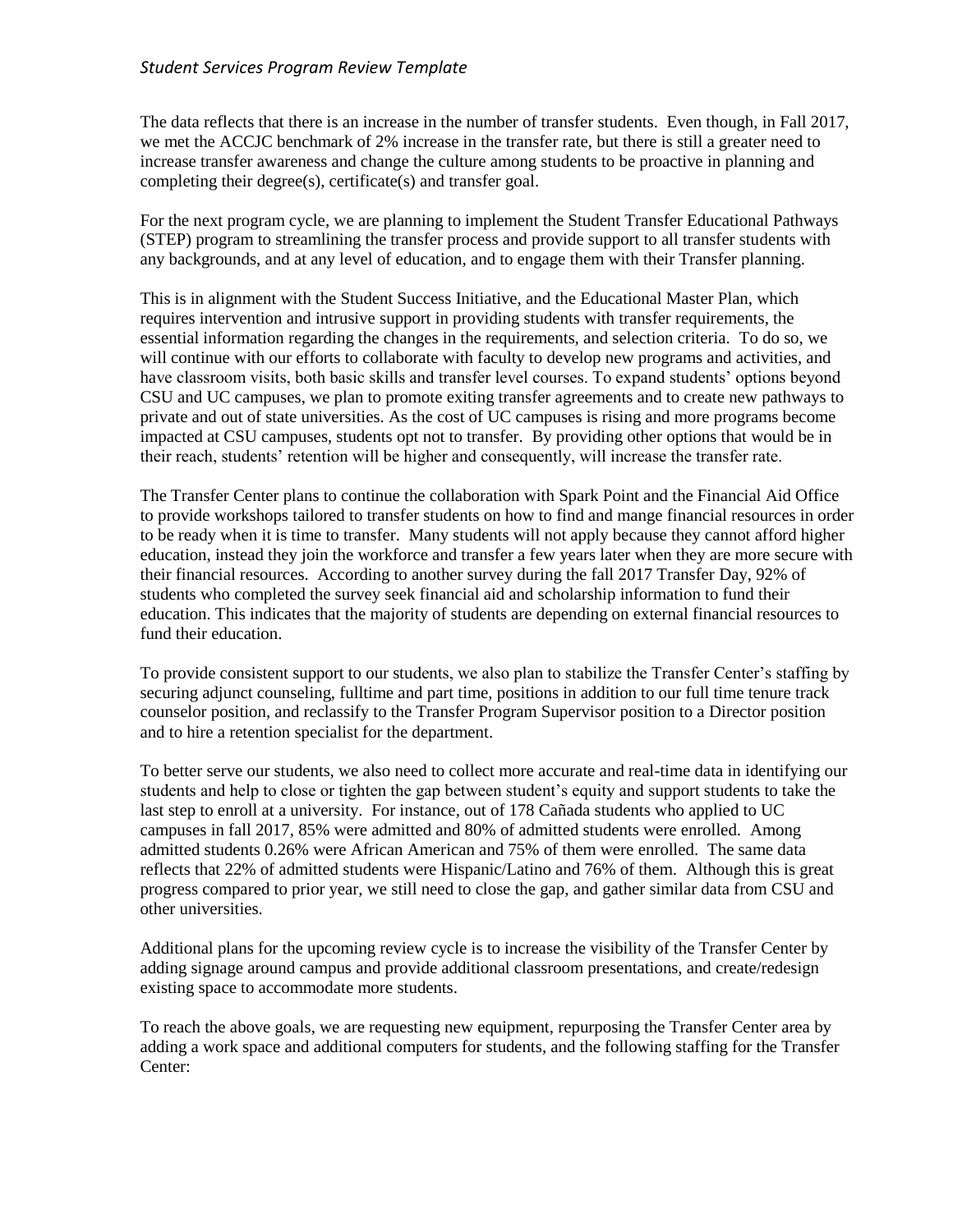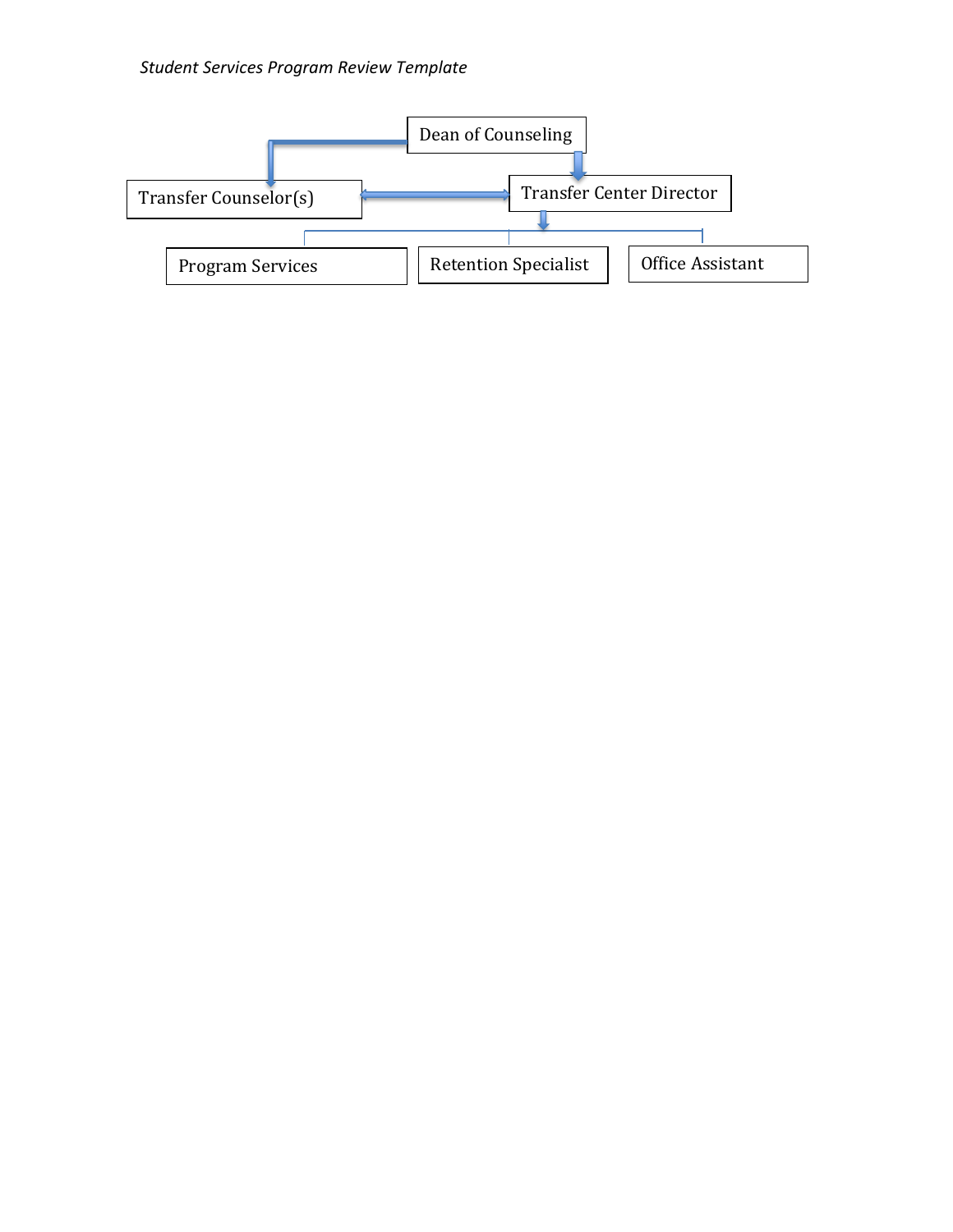7A. Current SAOs and SLOs State your current year Service Area Outcomes (SAOs) and Student Learning Outcomes (SLOs).

## 2016-17 SLO

Students who utilize the Transfer Center Services are able to learn about the application process, transfer selection criteria, Admission requirements, as well as identifying the financial resources.

### 2016-17 SAO

To increase the transfer rate and closing the transfer gap by enhancing the Transfer Center in-reach activities and, to increase students' awareness of the availability of the Transfer Center services and programs, and their transfer options.

7B. SAO Assessment Plan Describe your program's SAO Assessment Plan.

These services provided by the Transfer Center can be **measured** by:

- The number of activities provided
- The number of participants
- Student survey to find whether the activities are beneficial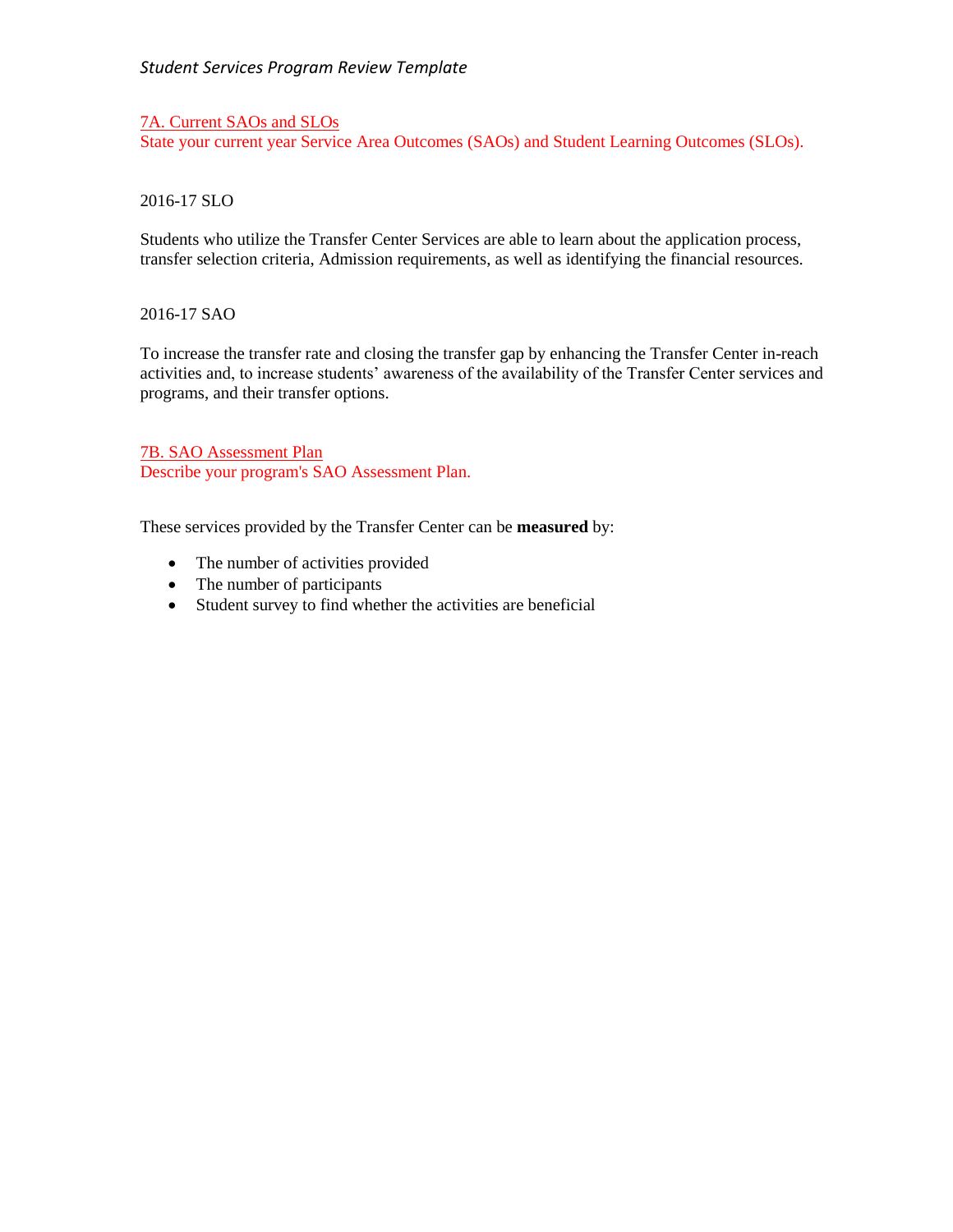### 7C. SAO Assessment Results and Impact

Summarize the findings of your program's SAO Assessments. What are some improvements that have been, or can be, implemented as a result of SAO Assessment?

# 2016-17

As a result of the workshops, we supported 551 Students through workshops for all transfer students and workshop designed for EOPS and International Students as well as freshman students participating ion COLTS 1 and COLTS 2. This was 158% increase compared to 2016. There was a 28% increase in UC applications, and a 7.38% increase in approved degree petitions for ADT programs. The CSU System Office reported that there were 180 students from Cañada College applied to CSU campus for the fall 2017 who self-identified as an ADT recipient. This number has increased by 28% compared to fall 2016.

Based on a survey that we conducted at the Transfer Day in October 2017, students reported that the event helped them to explore universities offering their intended major, become more focused on their transfer path, and learned more about the admission policies and financial resources at the four-year institution. Detailed information about this data is listed under SAO results.

According to a survey distributed at Transfer Day, the annual college fair, out of 67 students who completed the survey students reported that the Transfer Day was a helpful event:

- Find at least two universities that offer your major: 82%
- Become focused in finding a major: 46%
- Seek out more information about transfer options and opportunities: 89%
- Learn about Admission policies: 70%
- Learn about the financial resources: 92%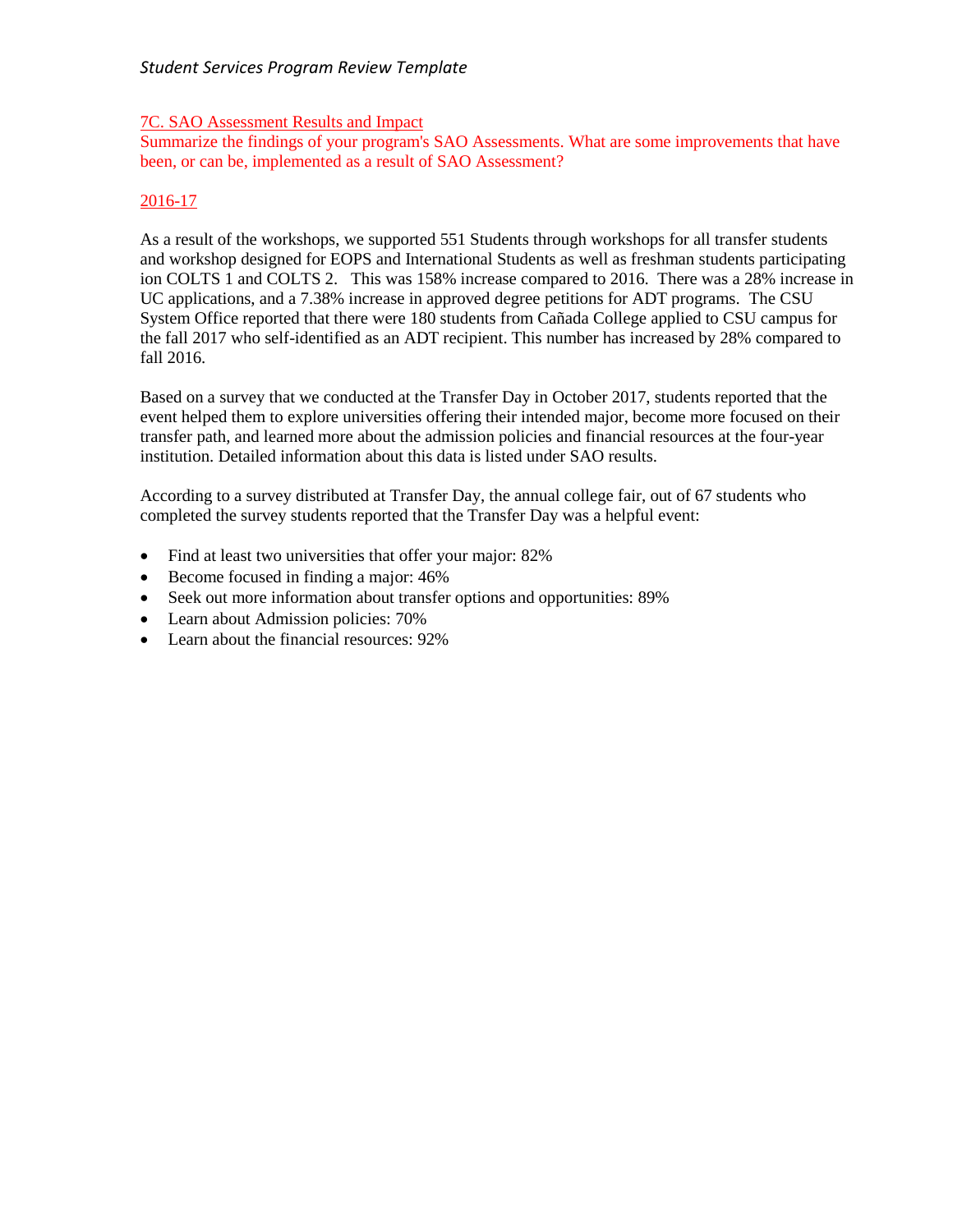7D. SLO Assessment Plan Describe your program's SLO Assessment Plan.

We measured the students' Learning Outcome using:

• Pre and post surveys

# Pre and Post survey at the end of the transfer workshops:

TAG Workshop - These surveys measured understanding of the TAG information, where to provide TAG criteria, how to complete the TAG application, and how to find additional resources.

CSU/UC Admission Application Workshop – this survey measured students understanding of the fouryear university's application process (how and where to file the application), the admission requirements, and learn about the important admission deadlines.

*Classroom Visit* – provided information on basic transfer requirements, General education and selection criteria. We were able to increase the students' awareness on the following topics:

Golden 4 Courses by 75% Basic CSU admission requirements– by 78% CSU and UC application deadlines – 47% Selection Criteria – 75% General Education Certification Criteria – 78%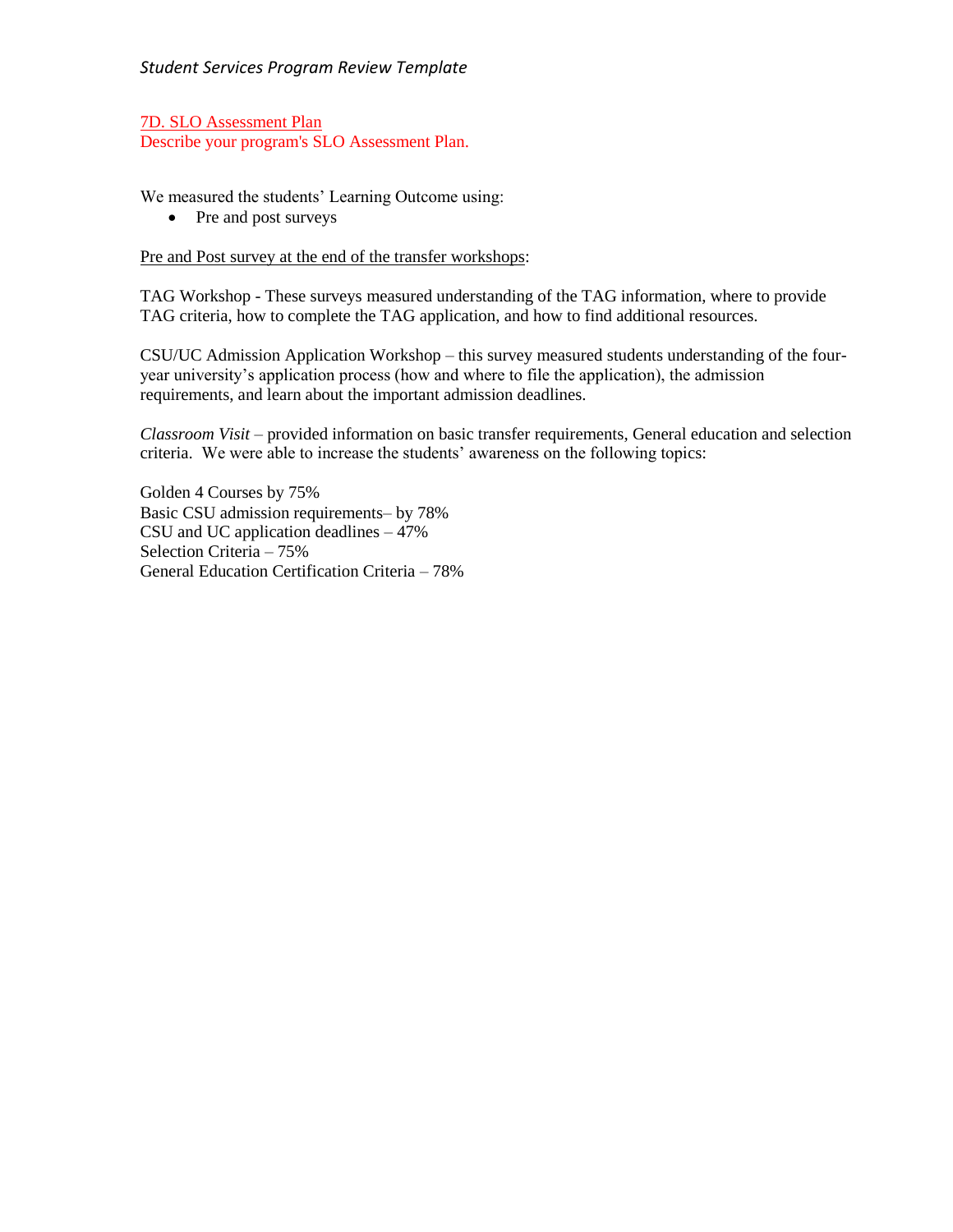# 7E. SLO Assessment Results and Impact

Summarize the findings of your program's SLO Assessments. What are some improvements that have been, or can be, implemented as a result of SLO Assessment?

The pre and post survey was given to students at the Transfer Center workshops. The purpose of the survey was to determine the change in the students' knowledge and awareness of the transfer policies to CSU and UC campuses and policies about UC TAG. There were 551 students who attended the workshops, and the results of the survey indicates that the knowledge of students about the TAG, CSU, and UC admission policies, how to complete the applications, and the important deadlines increased after attending the workshops.

According to the pre-post surveys that were given to students after Transfer related workshops:

*Admission Application -* this survey measured students understanding of the application process for CSU and UC Campuses.

The results indicate that the workshops enhanced the students' knowledge in the following areas among students who did not have any knowledge prior to the workshop:

- How to begin an application for CSU, UC, private, and out-of-State Universities Increased by 84%
- The transfer Admission application requirements which increased by 78%
- The important deadlines for submitting an application, transcript, financial aid, and Student Intent to Register, etc. - increased by 77%
- How to enter courses in the CSU application:  $72\%$

*Personal Insight questions* workshops increased the students' knowledge who did not have any knowledge

- I know the purpose of these questions for admission to a university– by 87.5%
- I learned at least one tip/strategy that I was not aware of before, and it will help me to answer my questions more effectively – by 88%

*The UC Transfer Admission Guarantee (TAG)* workshop included information about this opportunity, the requirements, and the steps to complete the Transfer Admission Planner (TAP) and to apply for TAG. The results of the TAG survey indicates students' knowledge about this opportunity has increased. According to pre-and post-workshops, student awareness of the UC TAG increased:

- Know how to find the information about  $TAG by 73%$
- Application process by 72%
- TAG requirements by 59%
- How to complete the UC TAG Application increased by 60%

Transfer Day – During this college fair students had a chance to meet with 65 universities from in state and out of state to explore their options to continue with their education. The survey we conducted during this event reflects that students found the event beneficial as they could gather information they needed. The following reflects students' satisfaction with the information they gathered through this event:

- 1. After speaking with University representatives, I learned about at least one university:
	- Students Admission policies (major courses, general Education, GPA, UNITS, ECT.) 74%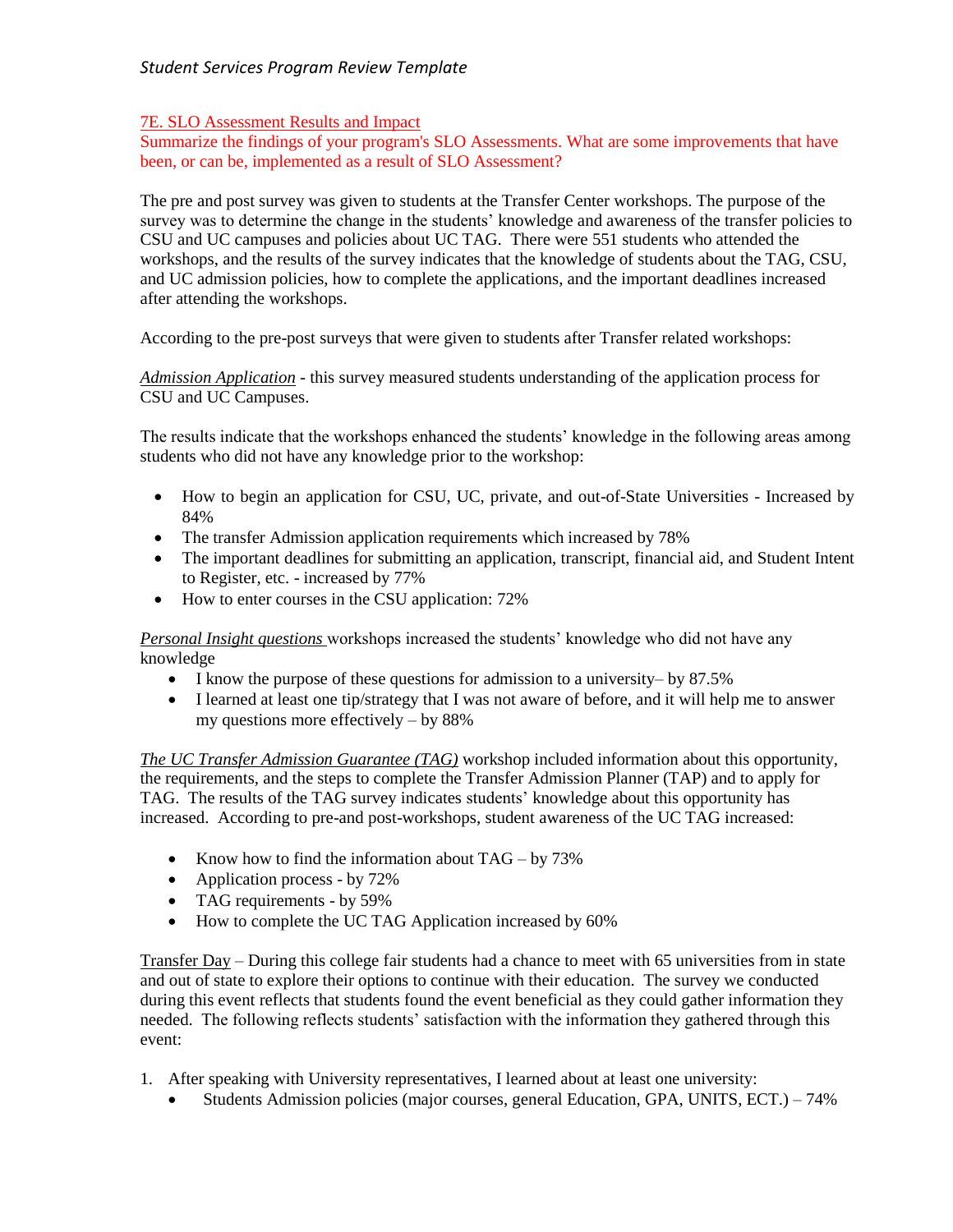- Cost of attendance: 55%
- Available services that you may fit to your needs: 59%
- Available scholarship and financial aid 69%
- 2. Transfer Day helped me to find at least two universities that offer my major 84%
- 3. I don't have a major yet, but Transfer Day helped me to become focused in finding a major 55%
- 4. After attending Transfer Day, I was encouraged to seek out more information about transfer options and opportunities 84%
- 5. The guidance provided by counselors/mentors before meeting with university representatives was helpful 84%
- 6. What would you like to see at the next Transfer Day?

More Private universities, veteran Schools, more CSUs, presentation before tabling to learn about general information, longer hours and incentive of getting extra credit to attend.

### **Looking Ahead**

7F. SAOs and SLOs for the Next Review Cycle State your SAOs and SLOs for the next review cycle. Describe how you will address identified opportunities for improvement.

## SLO

Students who utilize the Transfer Center Services are able to learn about the application process, transfer selection criteria, Admission requirements, impact of Associate Degree on their admission status, and able to identify transfer agreements opportunities as well as identifying the financial resources.

We will measure the students' Learning Outcome using:

• Pre and post surveys

# SAO:

To unify and centralize the transfer information through workshops, events, and information sessions, training, and developing an online tool, and classroom presentations at different educational levels. Consequently, increase students' awareness of the availability of the Transfer Center and programs.

The following actions will be the Transfer Center SAO **Action plan** for 2018-19:

- Workshops:
- Exit interview session to actively engage students with their final transfer steps and orienting them to the new campus (university)
- Develop transfer informational/worksheets for freshmen and Sophomore students
- Classroom visits remedial and Transfer courses
- Develop an exit orientation for students to ensure students meet the final steps before transferring
- Participate in division meetings to share and collaborate with faculty.

These services provided by the Transfer Center can be **measured** by:

- The number of activities provided
- The number of participants
- Number of students who reach transfer goal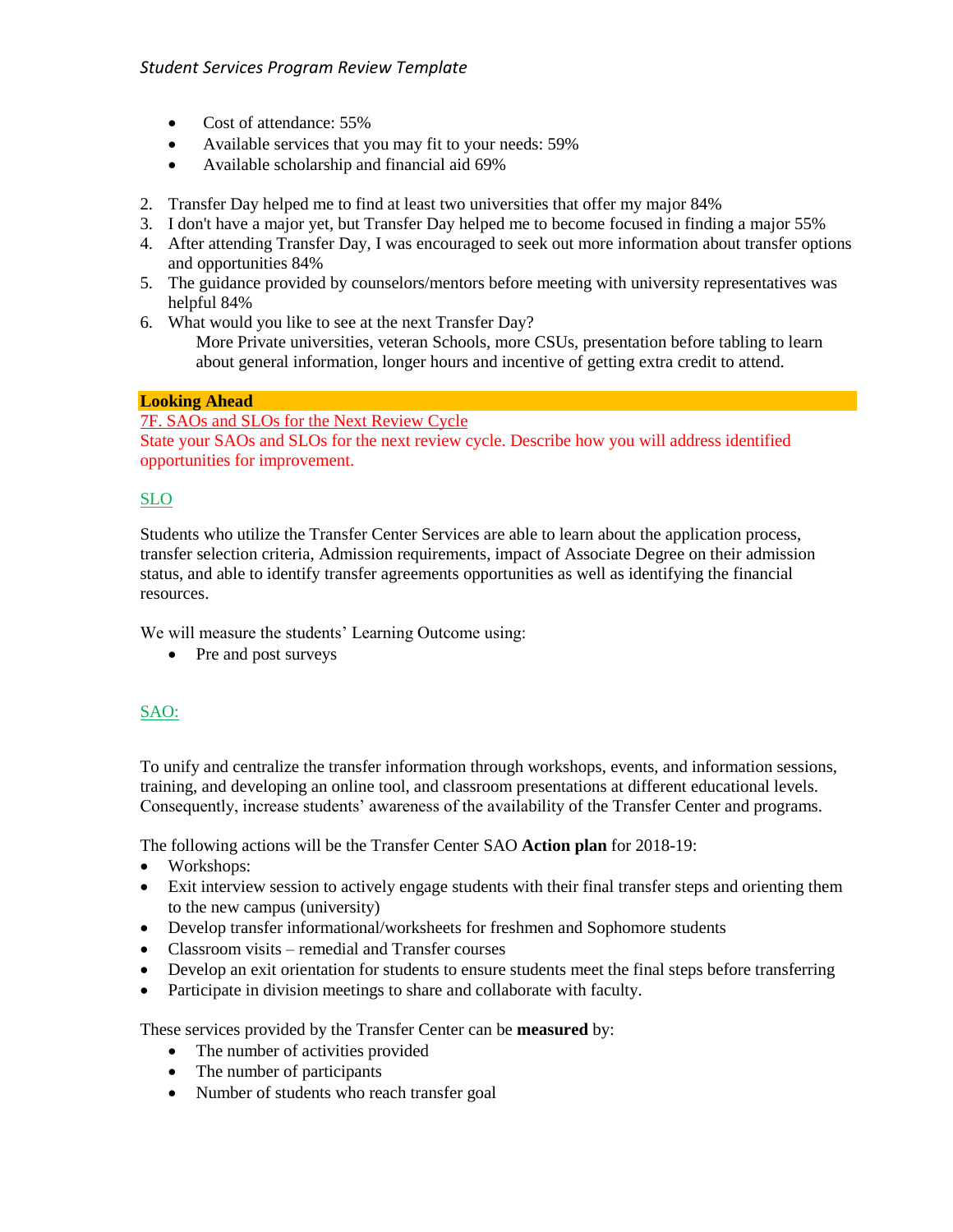Student survey to find whether the activities benefited students

### 9. Program Improvement Initiatives

How will you address the opportunities for improvement that you identified throughout the prior sections of this Program Review? What research or training will you need to accomplish these plans? What supplies, equipment, or facilities improvements do you need? **Please do not include a written response here. Rather, use the Planning module of SPOL to create your Strategic Action Plans.**

To adequately staff the Transfer Center, and collaborate with faculty and other services to enhance and unified the information provided to students, and to secure adequate space for the Transfer Center activities.

#### **PLANNING MODULE**

*Note: Program Improvement Initiatives from the Looking Ahead section of Program Review are entered into SPOL through the Planning module. The following three generic "Objectives" have been created for each of the programs. Users should be able to add "Action Plans" to each objective. They can then requests budget resources and assign responsible parties to the action plans.* Objective: Equipment, technology and facilities requests

Use this objective to request supplies, equipment, technology or facilities improvements.

To request equipment, Edit the "Purchase equipment" Action Plan and click the "Request Resources" button to enter the details of your equipment request. Be sure to indicate whether additional space will be needed to accommodate the requested equipment, or whether it will require maintenance agreements and or support personnel.

Facilities requests may be for changes to custodial services, maintenance, remodeling, or new construction. Create a new Action Plan for each facilities request. In the description/justification be sure to indicate whether the request is for ADA or safety-related concerns.

### Equipment:

- Transfer Center sign at the entrance of the building to identify where the Transfer Center is located and provide directions – this not only informs students where the Transfer Center is located, it also informs students that there is support to help them with their Transfer path.
- Frames for signage this can help us to promote the Transfer Center activities.

### Technology:

Laptop- This is to use at the meetings and to assist students at on and off campus activities. Computers for the center - Originally, the Transfer Center had 6 computers, however, all were damaged by a water leakage from the ceiling in the Transfer Center and 2 of them were never replaced.

### Facilities:

 Designated location for Transfer Workshops and events, a Smart Classroom including access to computers for students

> It is important for students to have access a computer during the workshops, because they are working sessions that allow students to complete applications, draft essays, review their transcripts, etc.

A designated office near the Transfer Center for university representative visits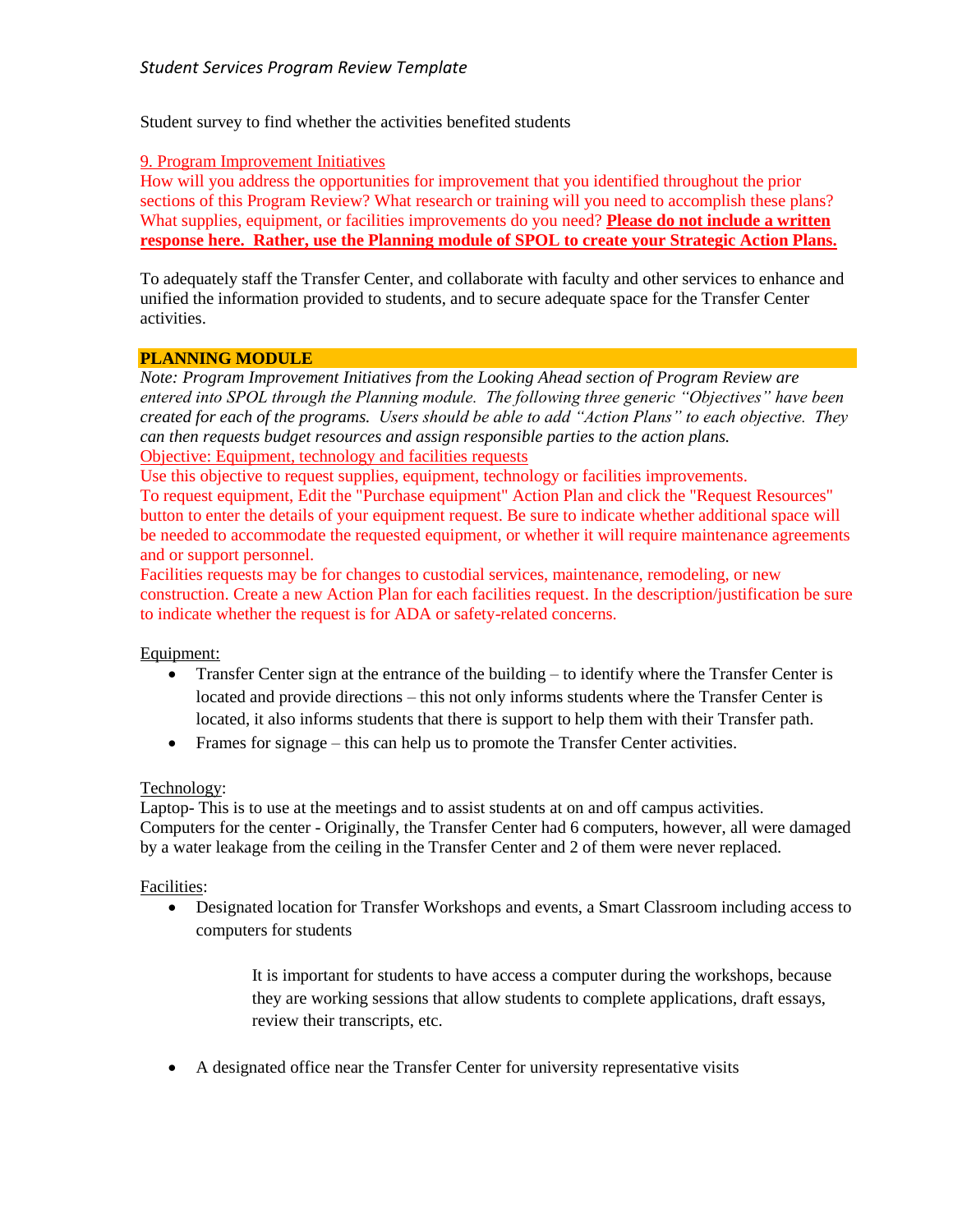Due to limited counseling office space, we cannot schedule the university visits during the first two weeks of school where it is crucial for students to meet with the representatives. During August and September students will have questions regarding TAG, and in January, they have questions on application updates.

If we schedule the university representatives' visits during the first week of school it has to be on drop-in basis through tabling instead of by appointment which does not provide privacy. In addition it does not give students enough time to discuss their concerns in depth.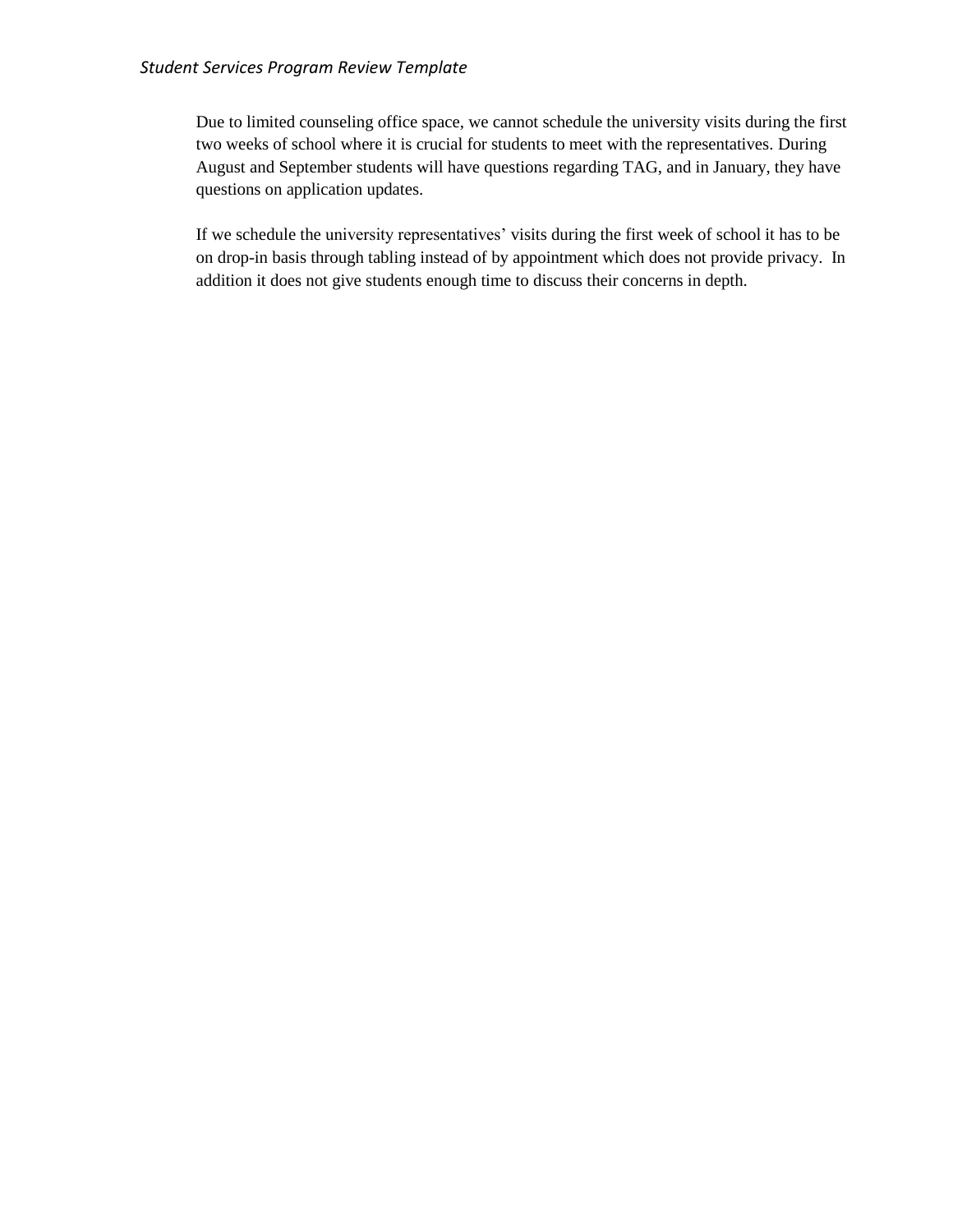#### Objective: Personnel Requests

Use this objective to submit your New Position Proposal. Upload your proposal to the document directory.

The transfer Center is planning to request a Retention Specialist Reclassification of Transfer center supervisor to a Director position

In order for the Transfer Center to accomplish its goals as listed above, and to be able to reach and assist more transfer students, there is need for additional staffing. We propose to hire a full-time retention Specialist in support of the daily tasks, call and follow up with students.

Currently the Transfer Center activities fall on mainly on one person, who is responsible for Administrative duties and coordination of the events for the Transfer Center including planning and implementing all transfer activities, as well as working with students, attending meetings and conferences. We are planning to implement the STEP program, case management that requires follow up and extensive contact with students.

To meet the requirements of SB 1440, Cañada College developed 24 ADT programs effective fall 2017. As more Transfer Model Curricula are developed, the new programs will be developed, as there are two more will be added to Fall 2018 catalog year. This has a great impact on the Transfer Center load as the number of applicants also increased. Additional support will ensure that the Transfer Center will provide the information to students, follow up with all of the applicants in a timely manner, and assist them with the Transfer process at same time that responding to the ADT demands of creating new petitions, promoting and educating students about the program and requirements, reviewing the petitions, providing verification letters to students by the deadline provided by state, as well as continue supporting counseling faculty.

A Retention Specialist will be assisting the Transfer Center with:

- Provide basic transfer information to students
- Confer with the Transfer counselor and the Transfer program Supervisor to follow up with the students' progress
- Contact students regarding their transfer progress
- Monitor students' academic progress
- Make classroom presentations
- Promote the transfer activities via presentations and creating flyers
- Compile data and documents using different computer software
- Use database to enter, modify, retrieve online data to compose, format, and prepare correspondence, surveys, brochures, flyers, bulletins, reports, presentations, and other materials
- Track and maintain list of transfer students
- Assist with events planning

Another change in staffing is to reclassify the current position of the Program Supervisor to a Director position. To create additional transfer options besides CSU and UC campuses, we are developing new transfer agreements and pathways to private and out of state universities. The Transfer Program Supervisor is the point of contact where these universities are reaching out to establish these Transfer Agreements. Also to align with the responsibilities listed under ["California Community College](http://extranet.cccco.edu/Portals/1/SSSP/Transfer/Policy/rec_trans_guidelines_final_2014.pdf)  [Transfer: Recommended Guidelines"](http://extranet.cccco.edu/Portals/1/SSSP/Transfer/Policy/rec_trans_guidelines_final_2014.pdf) (Page14-16), there is a need for this change. Currently, the Transfer Program Supervisor is meeting all the responsibilities of the Director position as listed under this document, but not as a director.